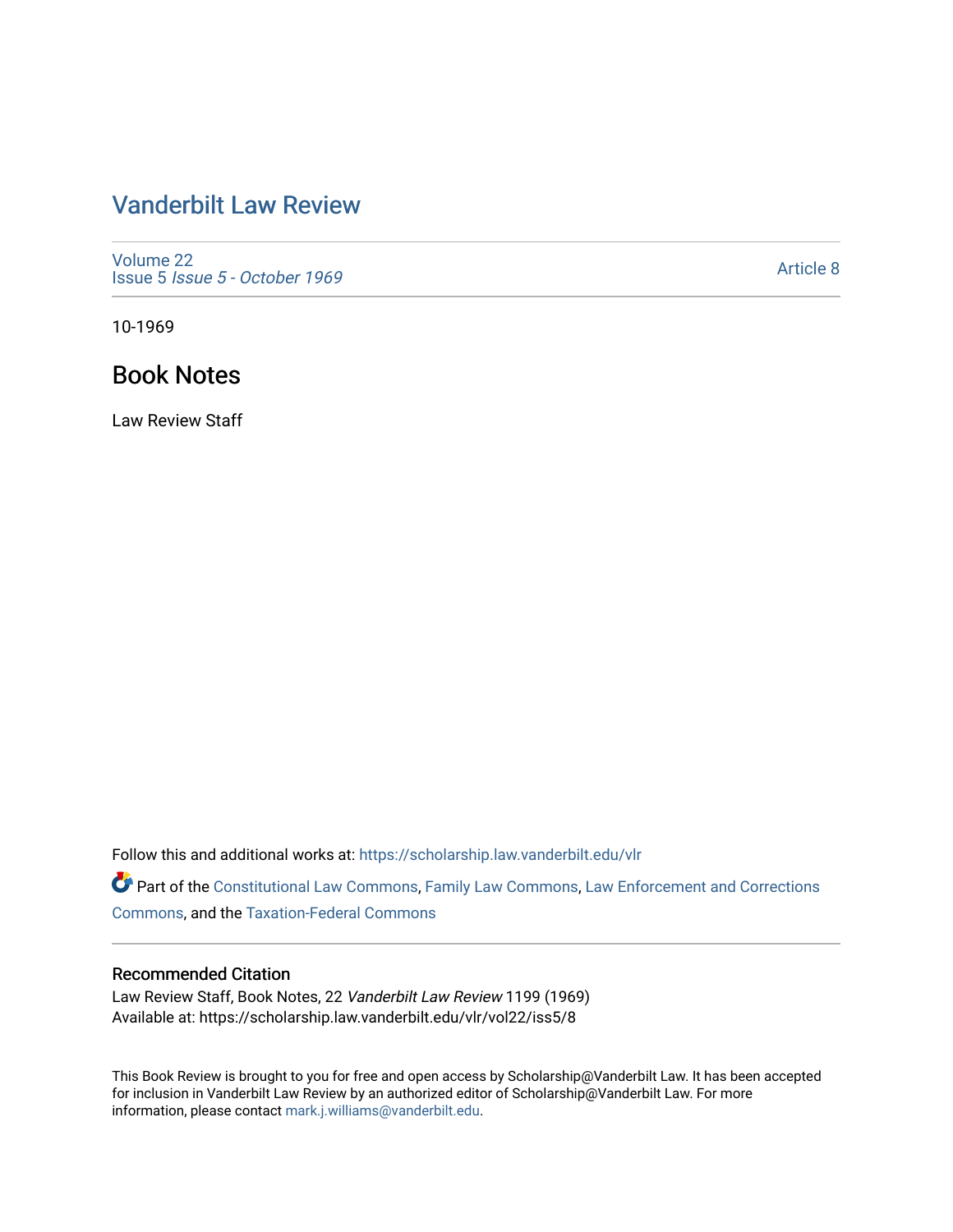## **BOOK NOTES**

THE **CHILD** SAVERS: THE **INVENTION** OF **DELINQUENCY.** By Anthony M. Platt. Chicago: University of Chicago Press, 1969. Pp. ix, 202. \$8.50.

Anthony M. Platt, assistant professor at the School of Criminology and research associate for the Center for the Study of Law and Society at the University of California, Berkeley, examines in this book the legal and intellectual origins of the child saving movement, the juvenile court system, and the individuals leading the fight for reform. After outlining the various theories of crime and delinquency, the author notes the philosophical and sociological imagery of criminals, especially youthful offenders, prevalent between 1870 and 1900 and the resulting evolution of the penal system for minors. Mr. Platt then studies the motives, background, and activities of the child savers, those social reformers-often women--of the late nineteenth century who were instrumental in establishing the juvenile rehabilitory and judicial system which arose throughout the United States. As examples, he gives detailed portraits of two prominent child savers, Louise de Koven Bowen and Jane Addams.

The author uses the history of the Illinois Juvenile Court Act of 1899 to demonstrate that contrary to popular conceptions, the juvenile court was not revolutionary. Rather, it merely implemented traditional policies and goals which had been evolving for years in Illinois and other states. Mr. Platt describes the development of the juvenile system in the twentieth century and points out two main criticisms of the existing system and the problem facing the public defender representing the juvenile in the juvenile court. The author concludes with a helpful appendix demonstrating that American common law, long before the creation of the juvenile court, treated the juvenile offender more leniently than his adult accomplice.

**JUVENILE DELINQUENCY AND URBAN AREAS** (rev. ed.). By Clifford R. Shaw **&** Henry D. McKay. Chicago: University of Chicago Press, 1969. Pp. 394.

This study, which was originally published in 1942, and has now been updated, is a compilation of the ecological studies of delinquency in Chicago and five other American cities. It establishes with

**1199**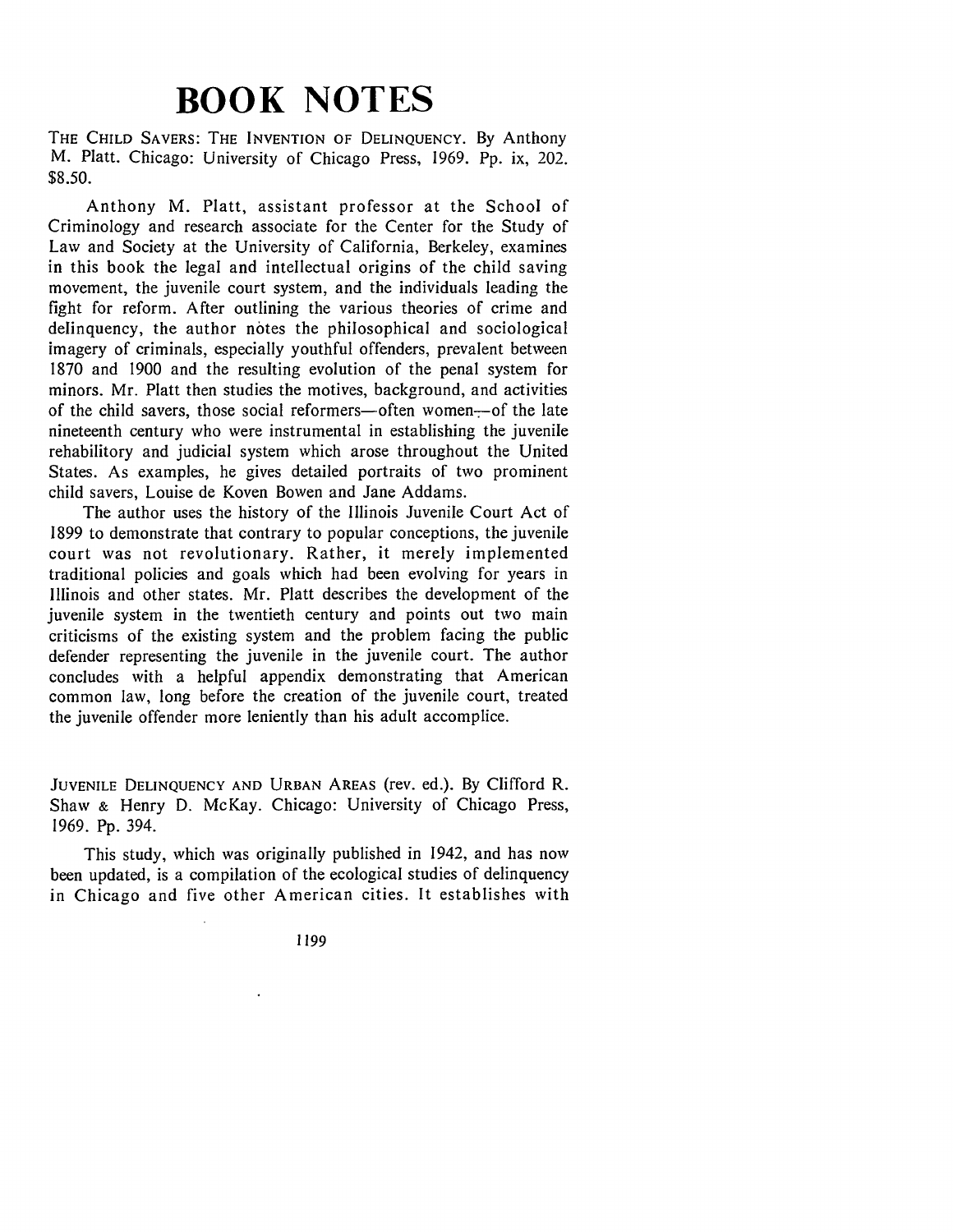statistical corroboration a basic pattern of the geographic distribution of juvenile delinquency occurring in several cities. This condition prevails regardless of diverse historic, economic, and topographical conditions and tends to support the premise that juvenile delinquency is directly related to the ability of a community to adhere to the behavioral norms and goals of greater society. The book shows that delinquency rates correlate directly with the following characteristics in a community: declining standard of living, sub-standard housing, declining population, a high influx of foreign born or Negroes, and the development of entrenched criminal elements.

The authors' conceive of juvenile delinquency primarily as a manifestation of neighborhood disorganization and imply that the problem relates to the community rather than the individual. Industry and commerce encroach upon the old central city residential neighborhoods giving rise to numerous undesirable social conditions. Meanwhile, newer residential neighborhoods are established further from the center of the city. Concomitantly, delinquency rates decline rapidly with geographic progression from the inner city toward its periphery.

The book suggests that people in low economic areas find themselves disadvantaged in the struggle to achieve the economic and social status idealized **by** our culture. Consequently, they turn to crime as a means of attaining these goals because the socially prescribed avenues of vertical mobility are closed or narrowed. Since individuals involved in criminal activities do often attain visible success-acquisition of wealth and power-juvenile behavior is adversely affected in these communities. In other words, juveniles in deprived neighborhoods more easily identify with and emulate a visible **"Al** Capone" than they do an historical Abraham Lincoln who is, after all, only exalted in schools which have become less influential in these communities.

After discussing the implications of their study, the authors suggest several significant programs for lowering delinquency rates. They would organize the neighborhood as a unit of action and use indigenous help to effect a closer coordination of local institutions, groups, families, and agencies. Ultimately, they would expect to reestablish the organizations of social control which had been broken down through community deterioration and rapid change.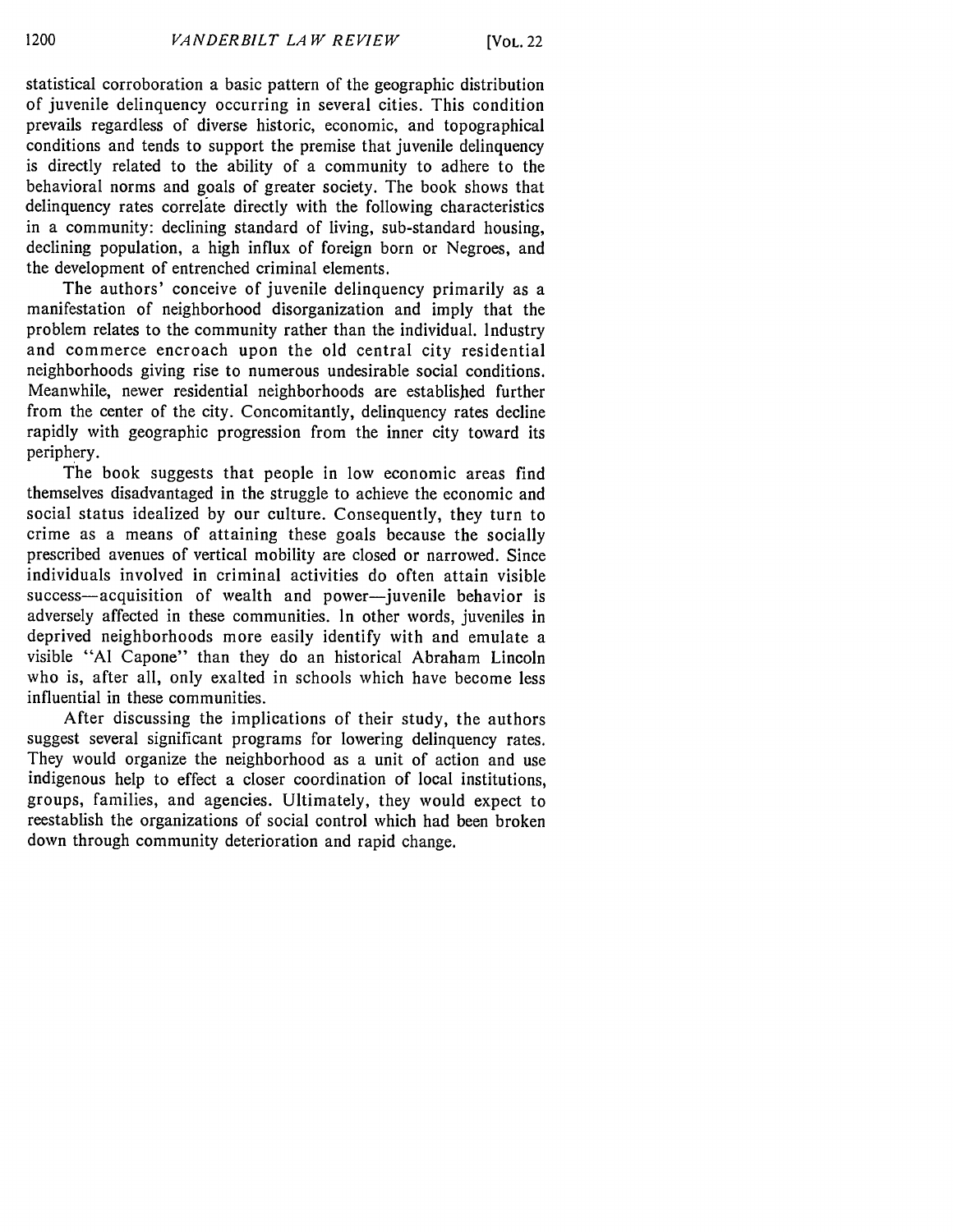THE POSITIVE **SCHOOL** OF CRIMINOLOGY. Edited by Stanley **E.** Grupp. Pittsburgh: University of Pittsburgh Press, 1968. Pp. vi, 114. \$5.95.

This book provides a history of the life of Enrico Ferri, Italian criminologist (1856-1929), who dedicated his life to reforming the system of criminal justice. Ferri promoted the positive school of criminology as the means of this reformation. In the three lectures published in this book, Ferri gives a historical review of the classical school of criminology. He states that the "classical school" believes in the free will of man either to do something or not to do something. According to this theory, if an individual commits a certain crime, he will be punished by a standard which has been established by law. Ferri then explains that the positive school of criminology does not believe in the free will of man, but that every act is an interaction between the personality of a man and his environment. These acts are caused by social, psychological, and physical factors. Ferri suggests the rehabilitative punishment and the indeterminate sentence rather than punitive or retributive punishment. He also suggests broad social reforms in order to prevent the causes of criminal activity.

**STATE AND LOCAL** TAX PROBLEMS. Edited by Harry L. Johnson. Knoxville: University of Tennessee Press, 1969. Pp. xiii, 190. \$7.50.

The pressing need for finding adequate revenue sources to meet the multiplying demand for public services and to relieve the increasing financial crush on state and local governments is the primary concern of twelve specialists whose essays comprise this book. The essayists express concern over increasing reliance on federally controlled conditional grants-in-aid; it is claimed that such reliance could result in the demise of American federalism. Recognizing the need for a viable federalism, and the inadequacy of traditional sources of revenue, the essayists propose a variety of reforms, ranging from reorganization of the present property tax system to tax sharing. Of particular interest is the third section, devoted to special financial problems of state and local governments, which includes analyses and innovative proposals for debit financing, valuation of public utility property, and utilization of local service charges as a source of municipal revenue. The emphasis of this book is upon long-range proposals for sweeping reform, as opposed to patchwork recommendations which have characterized existing state and local revenue systems.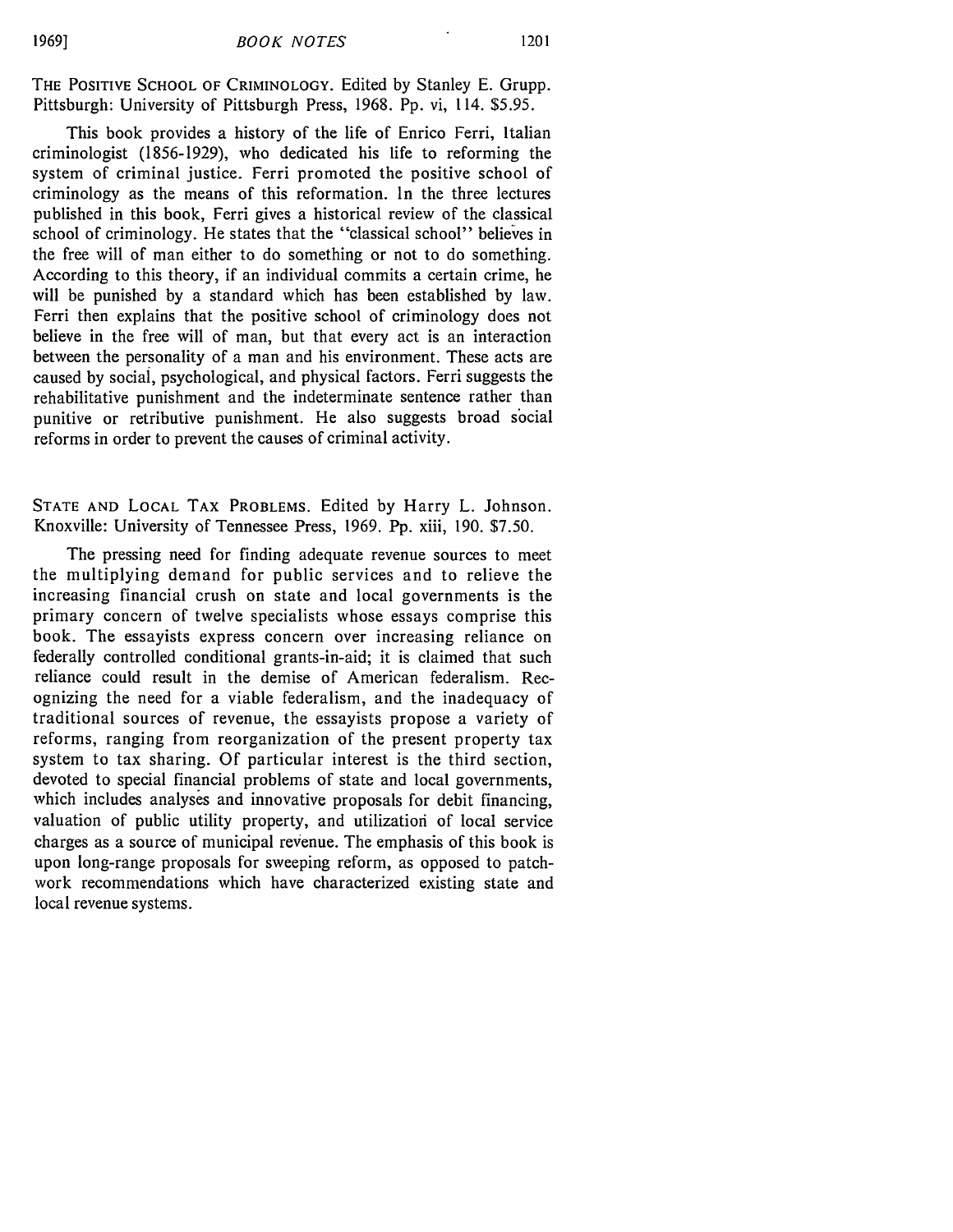**TENSION IN THE CITIES.** By James A. Bayton. Philadelphia: Chilton Book Co., 1969. Pp. x, 270. \$5.95.

The author states that all city government functions, including garbage collection and traffic control, contribute to the existence of tension. However, the book is devoted to those programs which are specifically aimed at urban unrest. He describes attempts to relieve tension in Atlanta, the District of Columbia, and New York. He has compiled an impressive array of statistics which help clarify both the scope of the tension problem and programs aimed at relieving it.

Dr. Bayton evaluates these programs according to three standards: relevance, effort, and impact. A program is relevant if it actually is aimed at solving a problem rather than merely limiting unpleasant symptoms. He concludes that federal effort is necessary since cities are not capable of establishing adequately relevant programs. Impact is measured by considering the permanent psychological, sociological, economic, political, and physical effects of a program. Dr. Bayton warns that the effect of a program which does not consider all of these areas may be to increase urban tension.

TRAFFIC **AND** THE **POLICE: VARIATIONS IN** LAW **ENFORCEMENT** POLICY. By John A. Gardiner. Cambridge: Harvard University Press, 1969. Pp. vii, 174. \$6.00.

In this volume the author examines the difference between the theory that the police will arrest all who violate the traffic code and the fact that traffic-law enforcement varies widely from community to community. These differences are due to such factors as public pressure, police-court relations, judicial procedure, police department organization, and local traffic accident experience, all of which are examined in detail through case studies of four Massachusetts cities. The author argues that the level of traffic-law enforcement in a community is largely the product of the interests and attitudes of the local police chief, who, as an appointed official, has broad discretionary powers to set traffic-law enforcement policies. These official preferences are moderately correlated to certain characteristics of the community, most notably to the degree of geographic stability of the population. Citing grossly unequal ticketing records in otherwise similar communities as evidence of discretion, Mr. Gardiner recommends a greater level of public surveillance and clearer legislative guidelines.